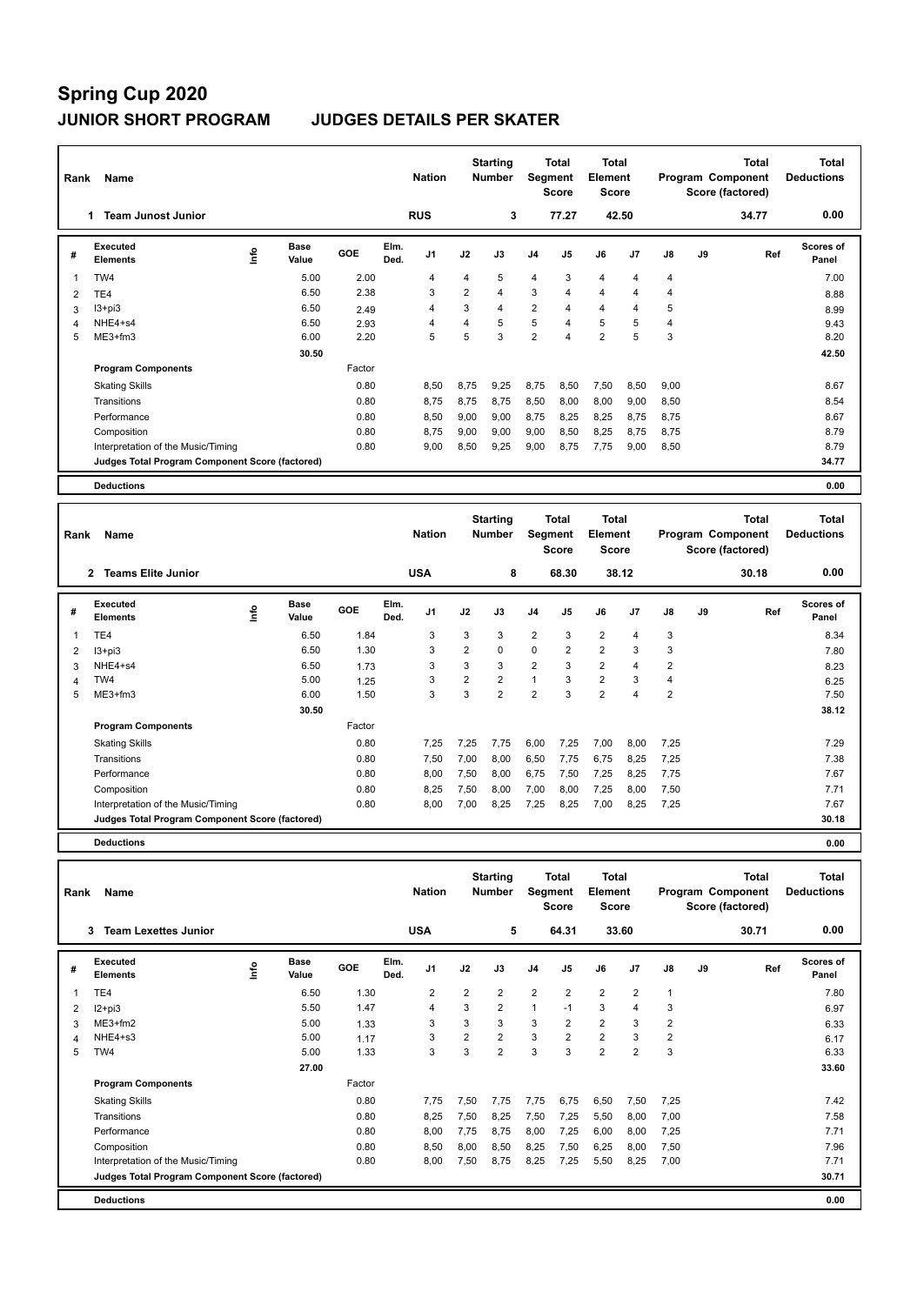| Rank           | Name                                            |                              |        | <b>Nation</b>                  |                | <b>Starting</b><br><b>Number</b> |                | Total<br>Segment<br><b>Score</b>        | <b>Total</b><br>Element<br><b>Score</b> |                |                |    | <b>Total</b><br>Program Component<br>Score (factored) | Total<br><b>Deductions</b> |
|----------------|-------------------------------------------------|------------------------------|--------|--------------------------------|----------------|----------------------------------|----------------|-----------------------------------------|-----------------------------------------|----------------|----------------|----|-------------------------------------------------------|----------------------------|
|                | <b>Team Stella Polaris Junior</b><br>4          |                              |        | <b>FIN</b>                     |                | 7                                |                | 63.43                                   |                                         | 33.65          |                |    | 29.78                                                 | 0.00                       |
| #              | Executed<br><b>Elements</b>                     | Base<br>۴ů<br>Value          | GOE    | Elm.<br>J <sub>1</sub><br>Ded. | J2             | J3                               | J <sub>4</sub> | J <sub>5</sub>                          | J6                                      | J <sub>7</sub> | J8             | J9 | Ref                                                   | Scores of<br>Panel         |
| 1              | TE <sub>3</sub>                                 | 5.50                         | 1.19   | $\overline{2}$                 | $\overline{2}$ | $\mathbf{1}$                     | $\overline{2}$ | $\overline{2}$                          | $\overline{2}$                          | 3              | 3              |    |                                                       | 6.69                       |
| $\overline{2}$ | TW4                                             | 5.00                         | 1.33   | 4                              | 4              | 3                                | $\overline{2}$ | $\overline{2}$                          | $\overline{2}$                          | 3              | $\overline{2}$ |    |                                                       | 6.33                       |
| 3              | NHE4+s4                                         | 6.50                         | 1.63   | 3                              | $\overline{2}$ | $\overline{2}$                   | $\overline{2}$ | $-1$                                    | 3                                       | 4              | 3              |    |                                                       | 8.13                       |
| 4              | $13+pi2$                                        | 5.00                         | 1.00   | 3                              | 3              | $\overline{2}$                   | $\mathbf{1}$   | $-2$                                    | $\overline{2}$                          | $\overline{2}$ | $\overline{2}$ |    |                                                       | 6.00                       |
| 5              | ME3+fm2                                         | 5.00                         | 1.50   | 4                              | 4              | $\overline{2}$                   | 3              | $\overline{2}$                          | $\overline{2}$                          | 4              | 3              |    |                                                       | 6.50                       |
|                |                                                 | 27.00                        |        |                                |                |                                  |                |                                         |                                         |                |                |    |                                                       | 33.65                      |
|                | <b>Program Components</b>                       |                              | Factor |                                |                |                                  |                |                                         |                                         |                |                |    |                                                       |                            |
|                | <b>Skating Skills</b>                           |                              | 0.80   | 8.00                           | 7,50           | 7.75                             | 6,75           | 5,25                                    | 7,25                                    | 7,00           | 7,25           |    |                                                       | 7.25                       |
|                | Transitions                                     |                              | 0.80   | 8,00                           | 7,75           | 7,50                             | 7,50           | 6,00                                    | 6,75                                    | 7,50           | 7,50           |    |                                                       | 7.42                       |
|                | Performance                                     |                              | 0.80   | 8.00                           | 8,00           | 7.75                             | 7,75           | 5,75                                    | 7,50                                    | 7,25           | 7,50           |    |                                                       | 7.63                       |
|                | Composition                                     |                              | 0.80   | 7,50                           | 7,75           | 8,00                             | 7,50           | 6,75                                    | 7,25                                    | 7,25           | 7,75           |    |                                                       | 7.50                       |
|                | Interpretation of the Music/Timing              |                              | 0.80   | 8.00                           | 7,25           | 7,75                             | 7,75           | 6,50                                    | 6,75                                    | 7,50           | 7,50           |    |                                                       | 7.42                       |
|                | Judges Total Program Component Score (factored) |                              |        |                                |                |                                  |                |                                         |                                         |                |                |    |                                                       | 29.78                      |
|                | <b>Deductions</b>                               |                              |        |                                |                |                                  |                |                                         |                                         |                |                |    |                                                       | 0.00                       |
| Rank           | Name                                            |                              |        | <b>Nation</b>                  |                | <b>Starting</b><br><b>Number</b> |                | <b>Total</b><br>Segment<br><b>Score</b> | <b>Total</b><br>Element<br><b>Score</b> |                |                |    | <b>Total</b><br>Program Component<br>Score (factored) | Total<br><b>Deductions</b> |
|                | <b>Team Fireblades Junior</b><br>5.             |                              |        | <b>FIN</b>                     |                | 9                                |                | 62.61                                   |                                         | 32.72          |                |    | 29.89                                                 | 0.00                       |
| #              | Executed<br><b>Elements</b>                     | <b>Base</b><br>١nf٥<br>Value | GOE    | Elm.<br>J <sub>1</sub><br>Ded. | J2             | J3                               | J <sub>4</sub> | J <sub>5</sub>                          | J6                                      | J7             | J8             | J9 | Ref                                                   | Scores of<br>Panel         |

 ME3+fm2 5.00 1.33 4 2 3 2 3 3 3 2 6.33 I3+pi3 6.50 1.30 3 1 2 1 0 2 3 3 7.80 NHE3+s2 3.50 0.93 3 2 2 3 2 3 4 3 4.43 TW4 5.00 1.25 4 1 2 3 2 3 2 3 6.25

Skating Skills 7,25 6,50 7,75 6,75 6,50 7,25 7,25 7,25 0.80 7.04

Transitions 0.80 7,75 7,25 8,75 7,25 7,50 7,25 7,75 7,50 7.50 Performance 0.80 7,50 7,00 8,50 7,50 7,25 7,50 7,50 7,50 7.46 Composition 2.00 0.80 7,75 8,00 8,75 7,50 8,25 7,50 7,25 7,75 7.79 7.79 Interpretation of the Music/Timing 0.80 7,25 7,50 8,50 7,75 7,75 7,50 7,75 7,25 7.58

**Judges Total Program Component Score (factored) 29.89**

 **26.50 32.72**

7.91

1 6.50 1.41 3 1 2 1 2 3 3 2

Factor

**Deductions 0.00**

**Program Components** 

TE4

| Rank | Name                                            |    |                      |        |              | <b>Nation</b>  |                | <b>Starting</b><br><b>Number</b> | Segment        | Total<br><b>Score</b> | <b>Total</b><br>Element<br><b>Score</b> |                |                |    | <b>Total</b><br>Program Component<br>Score (factored) | <b>Total</b><br><b>Deductions</b> |
|------|-------------------------------------------------|----|----------------------|--------|--------------|----------------|----------------|----------------------------------|----------------|-----------------------|-----------------------------------------|----------------|----------------|----|-------------------------------------------------------|-----------------------------------|
|      | <b>Team Seaside Junior</b><br>6                 |    |                      |        |              | <b>SWE</b>     |                | 14                               |                | 53.92                 | 28.76                                   |                |                |    | 25.16                                                 | 0.00                              |
| #    | Executed<br><b>Elements</b>                     | ١m | <b>Base</b><br>Value | GOE    | Elm.<br>Ded. | J <sub>1</sub> | J2             | J3                               | J <sub>4</sub> | J5                    | J6                                      | J <sub>7</sub> | J8             | J9 | Ref                                                   | <b>Scores of</b><br>Panel         |
|      | $ME3+fm3$                                       |    | 6.00                 | 1.40   |              | 3              | $\overline{2}$ | 3                                | $\overline{2}$ | $\overline{2}$        | $\overline{2}$                          | 4              | $\overline{2}$ |    |                                                       | 7.40                              |
| 2    | TE3                                             |    | 5.50                 | 0.18   |              | $\mathbf 1$    | $-1$           | $\mathbf{1}$                     | $\mathbf 0$    | $-1$                  | $\mathbf{1}$                            | 3              | $\Omega$       |    |                                                       | 5.68                              |
| 3    | TW4                                             |    | 5.00                 | 1.08   |              | $\overline{2}$ |                | 3                                | 3              | $\Omega$              | $\overline{2}$                          | 3              | 2              |    |                                                       | 6.08                              |
| 4    | I3+pi2                                          |    | 5.00                 | 0.33   |              | 3              | $-1$           | 3                                | $-1$           | $-1$                  | 1                                       | $\mathbf{1}$   |                |    |                                                       | 5.33                              |
| 5    | NHE4+s2                                         |    | 4.00                 | 0.27   |              | $\mathbf 0$    | 0              | $\overline{2}$                   | 1              | $-1$                  | 1                                       | 1              |                |    |                                                       | 4.27                              |
|      |                                                 |    | 25.50                |        |              |                |                |                                  |                |                       |                                         |                |                |    |                                                       | 28.76                             |
|      | <b>Program Components</b>                       |    |                      | Factor |              |                |                |                                  |                |                       |                                         |                |                |    |                                                       |                                   |
|      | <b>Skating Skills</b>                           |    |                      | 0.80   |              | 5,50           | 5,50           | 6,75                             | 5,75           | 5,25                  | 6,75                                    | 6,50           | 5,75           |    |                                                       | 5.96                              |
|      | Transitions                                     |    |                      | 0.80   |              | 5.75           | 5.75           | 7,00                             | 6,00           | 5,75                  | 6,50                                    | 7,00           | 6,50           |    |                                                       | 6.25                              |
|      | Performance                                     |    |                      | 0.80   |              | 5.75           | 5,50           | 7,25                             | 6,25           | 5,50                  | 7,00                                    | 7,00           | 6,50           |    |                                                       | 6.33                              |
|      | Composition                                     |    |                      | 0.80   |              | 5,50           | 6,00           | 7,25                             | 6,25           | 6,00                  | 7,00                                    | 7,25           | 6.75           |    |                                                       | 6.54                              |
|      | Interpretation of the Music/Timing              |    |                      | 0.80   |              | 5,50           | 5,75           | 7,25                             | 6,50           | 5,75                  | 6,75                                    | 7,25           | 6,25           |    |                                                       | 6.38                              |
|      | Judges Total Program Component Score (factored) |    |                      |        |              |                |                |                                  |                |                       |                                         |                |                |    |                                                       | 25.16                             |
|      | <b>Deductions</b>                               |    |                      |        |              |                |                |                                  |                |                       |                                         |                |                |    |                                                       | 0.00                              |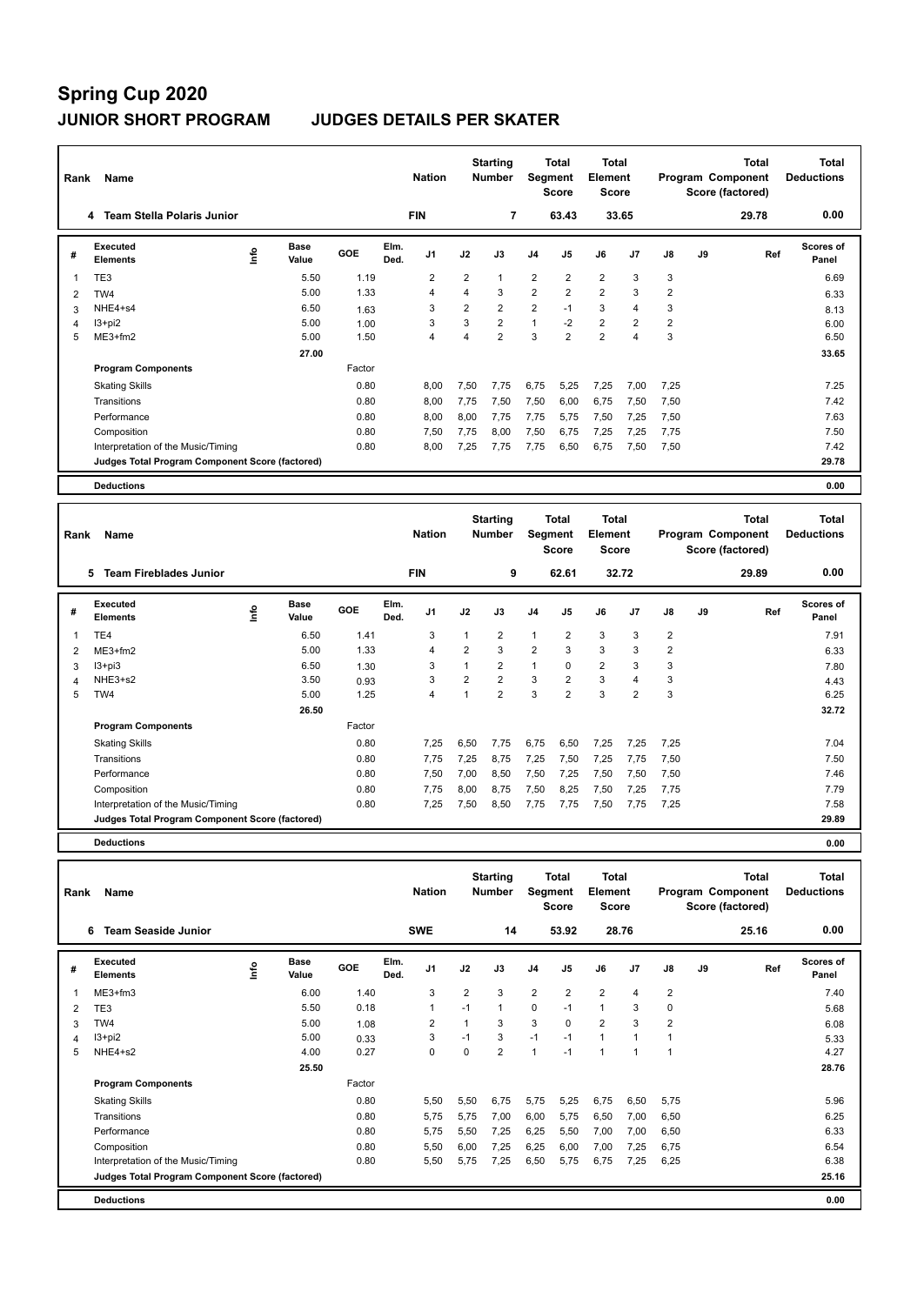| Rank | Name                                                |      |                      |         |              | <b>Nation</b>  |          | <b>Starting</b><br><b>Number</b> | Segment        | Total<br><b>Score</b> | <b>Total</b><br>Element<br><b>Score</b> |                |                |    | <b>Total</b><br>Program Component<br>Score (factored) | Total<br><b>Deductions</b> |
|------|-----------------------------------------------------|------|----------------------|---------|--------------|----------------|----------|----------------------------------|----------------|-----------------------|-----------------------------------------|----------------|----------------|----|-------------------------------------------------------|----------------------------|
|      | <b>Team Hot Shivers Junior</b><br>7                 |      |                      |         |              | <b>ITA</b>     |          | 10                               |                | 47.19                 |                                         | 23.88          |                |    | 24.81                                                 | $-1.50$                    |
| #    | Executed<br><b>Elements</b>                         | lnfo | <b>Base</b><br>Value | GOE     | Elm.<br>Ded. | J1             | J2       | J3                               | J <sub>4</sub> | J <sub>5</sub>        | J6                                      | J <sub>7</sub> | $\mathsf{J}8$  | J9 | Ref                                                   | <b>Scores of</b><br>Panel  |
| 1    | TW4                                                 |      | 5.00                 | 0.83    |              | 2              |          | 3                                | $\overline{2}$ | 2                     | $\mathbf{1}$                            | $\mathbf{1}$   | $\overline{2}$ |    |                                                       | 5.83                       |
| 2    | TE <sub>1</sub>                                     |      | 2.50                 | 0.13    |              | $\overline{1}$ | $\Omega$ | $\mathbf{1}$                     | $\mathbf{1}$   | $-1$                  | $\mathbf{1}$                            | $-1$           |                |    |                                                       | 2.63                       |
| 3    | $ME2+fm2+d3$                                        |      | 4.00                 | 0.47    |              | 3              |          | $\overline{2}$                   | 1              | $\mathbf{1}$          | $\mathbf{1}$                            | $\mathbf{1}$   |                |    |                                                       | 4.47                       |
| 4    | NHE4+s2                                             |      | 4.00                 | 0.67    |              | 3              |          | $\overline{2}$                   | $\mathbf{1}$   | $\overline{2}$        | $\overline{2}$                          | $\overline{2}$ |                |    |                                                       | 4.67                       |
| 5    | $13 + pi3$                                          |      | 6.50                 | $-0.22$ |              | $\overline{2}$ | $-2$     | $\mathbf 0$                      | $-1$           | $-2$                  | $\mathbf 0$                             | $\mathbf 0$    |                |    |                                                       | 6.28                       |
|      |                                                     |      | 22.00                |         |              |                |          |                                  |                |                       |                                         |                |                |    |                                                       | 23.88                      |
|      | <b>Program Components</b>                           |      |                      | Factor  |              |                |          |                                  |                |                       |                                         |                |                |    |                                                       |                            |
|      | <b>Skating Skills</b>                               |      |                      | 0.80    |              | 6,00           | 5,25     | 7,25                             | 5,25           | 5,50                  | 5,75                                    | 6,00           | 6,00           |    |                                                       | 5.75                       |
|      | Transitions                                         |      |                      | 0.80    |              | 6,25           | 5,25     | 7,25                             | 5,75           | 6,50                  | 5,50                                    | 6,25           | 6,25           |    |                                                       | 6.08                       |
|      | Performance                                         |      |                      | 0.80    |              | 6,50           | 5,75     | 7,50                             | 6,00           | 6,25                  | 6,25                                    | 6,50           | 6,50           |    |                                                       | 6.33                       |
|      | Composition                                         |      |                      | 0.80    |              | 6,75           | 5,75     | 7,50                             | 6,50           | 7,00                  | 6,00                                    | 6,25           | 6.75           |    |                                                       | 6.54                       |
|      | Interpretation of the Music/Timing                  |      |                      | 0.80    |              | 6,50           | 5,50     | 7,25                             | 6,25           | 6,75                  | 5,75                                    | 6,50           | 6,25           |    |                                                       | 6.33                       |
|      | Judges Total Program Component Score (factored)     |      |                      |         |              |                |          |                                  |                |                       |                                         |                |                |    |                                                       | 24.81                      |
|      | Ice pattern/cov. req. not met:<br><b>Deductions</b> |      |                      | $-1.50$ |              |                |          |                                  |                |                       |                                         |                |                |    |                                                       | $-1.50$                    |
|      |                                                     |      |                      |         |              |                |          |                                  |                |                       |                                         |                |                |    |                                                       |                            |
|      |                                                     |      |                      |         |              |                |          | <b>Ctartina</b>                  |                | Total                 | Total                                   |                |                |    | Total                                                 | Total                      |

| Rank | Name                                            |      |                      |         |              | <b>Nation</b>  |                | <b>Starting</b><br><b>Number</b> | Segment        | Total<br><b>Score</b> | <b>Total</b><br>Element<br>Score |                |                |    | <b>Total</b><br>Program Component<br>Score (factored) | <b>Total</b><br><b>Deductions</b> |
|------|-------------------------------------------------|------|----------------------|---------|--------------|----------------|----------------|----------------------------------|----------------|-----------------------|----------------------------------|----------------|----------------|----|-------------------------------------------------------|-----------------------------------|
|      | <b>Team Spirit Junior</b><br>8                  |      |                      |         |              | <b>SWE</b>     |                | 4                                |                | 46.35                 | 23.76                            |                |                |    | 23.59                                                 | $-1.00$                           |
| #    | <b>Executed</b><br><b>Elements</b>              | ١nf٥ | <b>Base</b><br>Value | GOE     | Elm.<br>Ded. | J <sub>1</sub> | J2             | J3                               | J <sub>4</sub> | J <sub>5</sub>        | J6                               | J7             | $\mathsf{J}8$  | J9 | Ref                                                   | <b>Scores of</b><br>Panel         |
|      | $ME3+fm2$                                       |      | 5.00                 | 0.75    |              | $\overline{1}$ | $\overline{2}$ | 3                                | $\mathbf{1}$   | 1                     | 1                                | $\overline{2}$ | $\overline{2}$ |    |                                                       | 5.75                              |
| 2    | TE4                                             |      | 6.50                 | 0.00    |              | $\mathbf 1$    | $-1$           | $\Omega$                         | $\mathbf 0$    | 0                     | $-2$                             | 1              | $\Omega$       |    |                                                       | 6.50                              |
| 3    | TW4                                             |      | 5.00                 | 0.58    |              | 1              |                | 2                                | $\overline{2}$ | 0                     | 1                                | 1              |                |    |                                                       | 5.58                              |
| 4    | $12 + pi2$                                      |      | 4.00                 | $-0.07$ |              | 2              | $-1$           | $-1$                             | 0              | $-2$                  | 0                                | 1              | 0              |    |                                                       | 3.93                              |
| 5    | NHE3+s1                                         | F    | 2.50                 | $-0.50$ |              | $-2$           | $-3$           | $-2$                             | $-2$           | -3                    | $-2$                             | $-1$           | $-1$           |    |                                                       | 2.00                              |
|      |                                                 |      | 23.00                |         |              |                |                |                                  |                |                       |                                  |                |                |    |                                                       | 23.76                             |
|      | <b>Program Components</b>                       |      |                      | Factor  |              |                |                |                                  |                |                       |                                  |                |                |    |                                                       |                                   |
|      | <b>Skating Skills</b>                           |      |                      | 0.80    |              | 5,25           | 5,25           | 6,75                             | 5,25           | 5,75                  | 5,75                             | 6,50           | 5,75           |    |                                                       | 5.71                              |
|      | Transitions                                     |      |                      | 0.80    |              | 5,50           | 5,00           | 6,75                             | 5,50           | 6,50                  | 5,25                             | 6,75           | 6,25           |    |                                                       | 5.96                              |
|      | Performance                                     |      |                      | 0.80    |              | 5,25           | 5,25           | 7,00                             | 5,00           | 5,75                  | 5,25                             | 6,50           | 6,25           |    |                                                       | 5.71                              |
|      | Composition                                     |      |                      | 0.80    |              | 5,75           | 5,50           | 7,00                             | 5,50           | 6,50                  | 5,50                             | 7,00           | 6,75           |    |                                                       | 6.17                              |
|      | Interpretation of the Music/Timing              |      |                      | 0.80    |              | 5,50           | 5,50           | 7,00                             | 5,00           | 6,25                  | 5,25                             | 7,00           | 6,00           |    |                                                       | 5.92                              |
|      | Judges Total Program Component Score (factored) |      |                      |         |              |                |                |                                  |                |                       |                                  |                |                |    |                                                       | 23.59                             |
|      | <b>Deductions</b>                               |      | Falls: -1.00         |         |              |                |                |                                  |                |                       |                                  |                |                |    |                                                       | $-1.00$                           |

F Fall

| Rank | Name                                            |   |                      |         |              | <b>Nation</b>  |          | <b>Starting</b><br><b>Number</b> | Segment        | Total<br><b>Score</b> | <b>Total</b><br>Element<br><b>Score</b> |          |      |    | <b>Total</b><br>Program Component<br>Score (factored) | <b>Total</b><br><b>Deductions</b> |
|------|-------------------------------------------------|---|----------------------|---------|--------------|----------------|----------|----------------------------------|----------------|-----------------------|-----------------------------------------|----------|------|----|-------------------------------------------------------|-----------------------------------|
|      | <b>Team Zazou Junior</b><br>9                   |   |                      |         |              | <b>FRA</b>     |          | $\mathbf{2}$                     |                | 43.47                 | 23.13                                   |          |      |    | 20.34                                                 | 0.00                              |
| #    | <b>Executed</b><br><b>Elements</b>              | ۴ | <b>Base</b><br>Value | GOE     | Elm.<br>Ded. | J1             | J2       | J3                               | J <sub>4</sub> | J <sub>5</sub>        | J6                                      | J7       | J8   | J9 | Ref                                                   | <b>Scores of</b><br>Panel         |
| 1    | NHE4+s3                                         |   | 5.00                 | 0.25    |              | 1              | $\Omega$ | 0                                | $\mathbf{1}$   | $-1$                  | $\mathbf{1}$                            | $\Omega$ |      |    |                                                       | 5.25                              |
| 2    | $ME3+fm2$                                       |   | 5.00                 | 0.33    |              | $-1$           |          | $\mathbf{1}$                     | $\mathbf 0$    | $\mathbf 0$           | $\overline{2}$                          | 1        |      |    |                                                       | 5.33                              |
| 3    | $13 + pi2$                                      |   | 5.00                 | $-0.25$ |              | $\overline{1}$ | $\Omega$ | 0                                | $-3$           | $-3$                  | $\mathbf{1}$                            | $\Omega$ | $-1$ |    |                                                       | 4.75                              |
| 4    | TE <sub>2</sub>                                 |   | 4.00                 | $-0.47$ |              | $-1$           | $-1$     | $-1$                             | $-1$           | $-2$                  | $-2$                                    | $-1$     | 0    |    |                                                       | 3.53                              |
| 5    | TW <sub>3</sub>                                 |   | 4.00                 | 0.27    |              | $\Omega$       |          | 1                                | $\overline{1}$ | $-1$                  | $\mathbf{1}$                            | $\Omega$ |      |    |                                                       | 4.27                              |
|      |                                                 |   | 23.00                |         |              |                |          |                                  |                |                       |                                         |          |      |    |                                                       | 23.13                             |
|      | <b>Program Components</b>                       |   |                      | Factor  |              |                |          |                                  |                |                       |                                         |          |      |    |                                                       |                                   |
|      | <b>Skating Skills</b>                           |   |                      | 0.80    |              | 4.50           | 5,00     | 5.75                             | 4,75           | 4.50                  | 5,25                                    | 5,00     | 4,75 |    |                                                       | 4.88                              |
|      | Transitions                                     |   |                      | 0.80    |              | 4.75           | 4,00     | 5.75                             | 5,00           | 5,25                  | 5,50                                    | 5,00     | 5,00 |    |                                                       | 5.08                              |
|      | Performance                                     |   |                      | 0.80    |              | 4,75           | 4,75     | 6,00                             | 4,75           | 4,50                  | 5,50                                    | 5,25     | 5,50 |    |                                                       | 5.08                              |
|      | Composition                                     |   |                      | 0.80    |              | 4,25           | 4,75     | 6,00                             | 5,50           | 5,50                  | 5,75                                    | 5,25     | 5,25 |    |                                                       | 5.33                              |
|      | Interpretation of the Music/Timing              |   |                      | 0.80    |              | 4,50           | 4,25     | 6,25                             | 5,25           | 4,75                  | 5,25                                    | 5,50     | 5,25 |    |                                                       | 5.08                              |
|      | Judges Total Program Component Score (factored) |   |                      |         |              |                |          |                                  |                |                       |                                         |          |      |    |                                                       | 20.34                             |
|      | <b>Deductions</b>                               |   |                      |         |              |                |          |                                  |                |                       |                                         |          |      |    |                                                       | 0.00                              |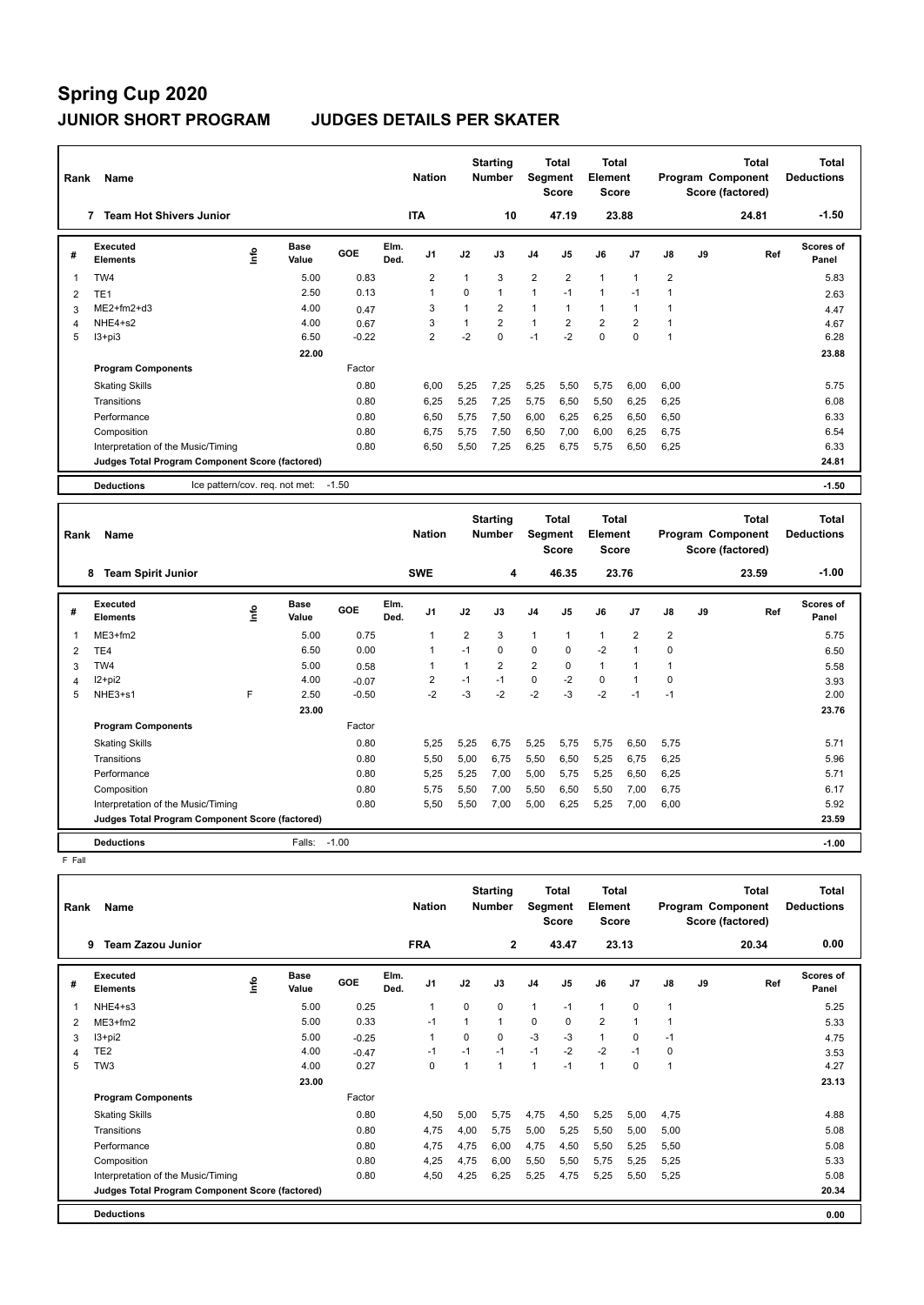| Rank           | Name                                            |    |                      |         |              | <b>Nation</b>  |              | <b>Starting</b><br><b>Number</b> |                | <b>Total</b><br><b>Segment</b><br><b>Score</b> | <b>Total</b><br>Element<br><b>Score</b> |                |                |    | <b>Total</b><br>Program Component<br>Score (factored) | <b>Total</b><br><b>Deductions</b> |
|----------------|-------------------------------------------------|----|----------------------|---------|--------------|----------------|--------------|----------------------------------|----------------|------------------------------------------------|-----------------------------------------|----------------|----------------|----|-------------------------------------------------------|-----------------------------------|
|                | <b>Team Ice Fire Junior</b><br>10               |    |                      |         |              | <b>POL</b>     |              | 13                               |                | 39.05                                          |                                         | 20.85          |                |    | 18.20                                                 | 0.00                              |
| #              | Executed<br><b>Elements</b>                     | ۴  | Base<br>Value        | GOE     | Elm.<br>Ded. | J <sub>1</sub> | J2           | J3                               | J <sub>4</sub> | J <sub>5</sub>                                 | J6                                      | J7             | J8             | J9 | Ref                                                   | Scores of<br>Panel                |
| 1              | TW <sub>3</sub>                                 |    | 4.00                 | 0.40    |              | $\mathbf 0$    | $\mathbf{1}$ | $\mathbf{1}$                     | $\mathbf{1}$   | $\mathbf 0$                                    | $\mathbf{1}$                            | $\overline{2}$ | $\overline{2}$ |    |                                                       | 4.40                              |
| $\overline{2}$ | $ME3+fm2$                                       |    | 5.00                 | 0.33    |              | 0              | 1            | $\mathbf{1}$                     | $\mathbf 0$    | $\Omega$                                       | $\mathbf{1}$                            | $\overline{2}$ | 1              |    |                                                       | 5.33                              |
| 3              | TE <sub>1</sub>                                 |    | 2.50                 | $-0.08$ |              | 0              | 0            | $\mathbf 0$                      | $-1$           | $-2$                                           | $-1$                                    | $\mathbf{1}$   | $\mathbf 0$    |    |                                                       | 2.42                              |
| 4              | $12+pi3$                                        |    | 5.50                 | $-0.18$ |              | 0              | $-1$         | $\mathbf{1}$                     | $-1$           | $-2$                                           | $-1$                                    | $\mathbf{1}$   | $\mathbf 0$    |    |                                                       | 5.32                              |
| 5              | NHE3+s2                                         |    | 3.50                 | $-0.12$ |              | $\Omega$       | $\Omega$     | $\mathbf{1}$                     | $-1$           | $-2$                                           | $-2$                                    | $\mathbf{1}$   | $\Omega$       |    |                                                       | 3.38                              |
|                |                                                 |    | 20.50                |         |              |                |              |                                  |                |                                                |                                         |                |                |    |                                                       | 20.85                             |
|                | <b>Program Components</b>                       |    |                      | Factor  |              |                |              |                                  |                |                                                |                                         |                |                |    |                                                       |                                   |
|                | <b>Skating Skills</b>                           |    |                      | 0.80    |              | 4,00           | 5,00         | 5,50                             | 4,25           | 3,50                                           | 3,75                                    | 5,25           | 5,25           |    |                                                       | 4.58                              |
|                | Transitions                                     |    |                      | 0.80    |              | 4,25           | 4,50         | 5,50                             | 4,00           | 3,00                                           | 3,25                                    | 5,50           | 4,50           |    |                                                       | 4.33                              |
|                | Performance                                     |    |                      | 0.80    |              | 4,50           | 4,50         | 5,75                             | 4,50           | 3,75                                           | 3,50                                    | 5,50           | 5,25           |    |                                                       | 4.67                              |
|                | Composition                                     |    |                      | 0.80    |              | 4,50           | 5,25         | 5,50                             | 4,25           | 4,25                                           | 3,75                                    | 5,75           | 4,75           |    |                                                       | 4.75                              |
|                | Interpretation of the Music/Timing              |    |                      | 0.80    |              | 4,25           | 4,75         | 5,50                             | 4,00           | 3,50                                           | 3,50                                    | 5,75           | 4,50           |    |                                                       | 4.42                              |
|                | Judges Total Program Component Score (factored) |    |                      |         |              |                |              |                                  |                |                                                |                                         |                |                |    |                                                       | 18.20                             |
|                |                                                 |    |                      |         |              |                |              |                                  |                |                                                |                                         |                |                |    |                                                       |                                   |
|                | <b>Deductions</b>                               |    |                      |         |              |                |              |                                  |                |                                                |                                         |                |                |    |                                                       | 0.00                              |
| Rank           | Name                                            |    |                      |         |              | <b>Nation</b>  |              | <b>Starting</b><br><b>Number</b> |                | <b>Total</b><br>Segment<br><b>Score</b>        | <b>Total</b><br>Element<br><b>Score</b> |                |                |    | <b>Total</b><br>Program Component<br>Score (factored) | <b>Total</b><br><b>Deductions</b> |
|                | <b>Team Shining Blades Junior</b><br>11         |    |                      |         |              | <b>ITA</b>     |              | 15                               |                | 31.61                                          |                                         | 15.39          |                |    | 17.22                                                 | $-1.00$                           |
| #              | <b>Executed</b><br><b>Elements</b>              | ۴ů | <b>Base</b><br>Value | GOE     | Elm.<br>Ded. | J <sub>1</sub> | J2           | J3                               | J <sub>4</sub> | J <sub>5</sub>                                 | J6                                      | J7             | J8             | J9 | Ref                                                   | Scores of<br>Panel                |
| 1              | NHE3+s1                                         |    | 2.50                 | $-0.17$ |              | $\Omega$       | 1            | $\Omega$                         | $-1$           | -3                                             | $-2$                                    | $-1$           | 0              |    |                                                       | 2.33                              |
| 2              | $13+pi2$                                        |    | 5.00                 | $-0.08$ |              | 1              | 0            | $\Omega$                         | $-2$           | $-1$                                           | $-1$                                    | $\mathbf{1}$   | $\Omega$       |    |                                                       | 4.92                              |
| 3              | $ME2+fm2$                                       |    | 4.00                 | 0.07    |              | $\Omega$       | 1            | $\mathbf{1}$                     | $\Omega$       | $-1$                                           | $-1$                                    | $\mathbf{1}$   | $\Omega$       |    |                                                       | 4.07                              |

4 TEB F 1.50 -0.53 -4 -3 -3 -3 -4 -4 -4 -3 0.97 5 TW2 3.00 0.10 0 1 1 1 -1 -1 0 1 3.10

Transitions 0.80 4,00 5,00 5,00 4,00 3,50 3,00 4,50 4,50 4.25

**Deductions** Falls: -1.00 **-1.00**

Skating Skills 3,50 5,50 5,00 3,75 3,25 3,50 4,50 4,00

Factor

 **16.00 15.39 15.39** 

0.80 3,50 5,50 5,00 3,75 3,25 3,50 4,50 4,00

Performance 0.80 3,50 5,50 5,25 4,00 3,50 3,00 4,75 4,75 4.29 Composition 0.80 4,25 6,25 5,25 4,50 3,75 3,25 5,00 5,00 4.63 Interpretation of the Music/Timing 0.80 4,00 6,00 5,00 4,25 3,00 2,75 5,25 4,50 4.33 **Judges Total Program Component Score (factored) 17.22**

**Program Components** 

 F Fall **Total Deductions Total Program Component Score (factored) Total Element Score Total Segment Score Starting Rank Name Nation Number # Executed Elements Base Value GOE J1 J2 J3 J4 J5 J6 J7 J8 J9 Scores of Panel** 1 ME2+fm2 4.00 0.13 0 1 0 1 0 0 0 **Ref**  4.13 **Elm. Ded.**  ME2+fm2 **Info 12 Team Starlight Junior SUI 1 31.14 14.61 16.53 0.00** 2 TE1 2.50 -0.42 -2 -2 -1 -1 -2 -2 -2 -1 2.08 3 TW2 3.00 -0.05 -1 0 0 1 -1 1 -1 0 2.95 4 NHE3+s1 2.50 -0.38 -3 -1 -1 0 -4 -1 -2 -1 2.12 5 I2+pi2 4.00 -0.67 -2 -1 -2 -2 -3 -1 -2 0 3.33  **16.00** 14.61 **Program Components**  Skating Skills 3,50 5,00 3,50 4,75 4,25 4,50 4,50 5,00 3,50 4,00 Factor 0.80 3,50 4,75 4,25 4,50 3,50 5,00 3,50 4,00 4.08 4.08 Transitions 0.80 3,50 4,00 4,50 4,00 3,50 4,50 3,25 4,25 3.96 Performance 0.80 3,75 4,50 4,50 4,50 3,25 4,50 3,50 4,25 4.17 Composition 0.80 4,00 4,50 4,75 4,25 4,00 4,75 3,50 4,50 4.33 Interpretation of the Music/Timing  $0.80$   $3.75$   $4.25$   $4.50$   $4.50$   $3.00$   $4.50$   $3.75$   $4.00$   $4.13$ **Deductions 0.00 Judges Total Program Component Score (factored) 16.53**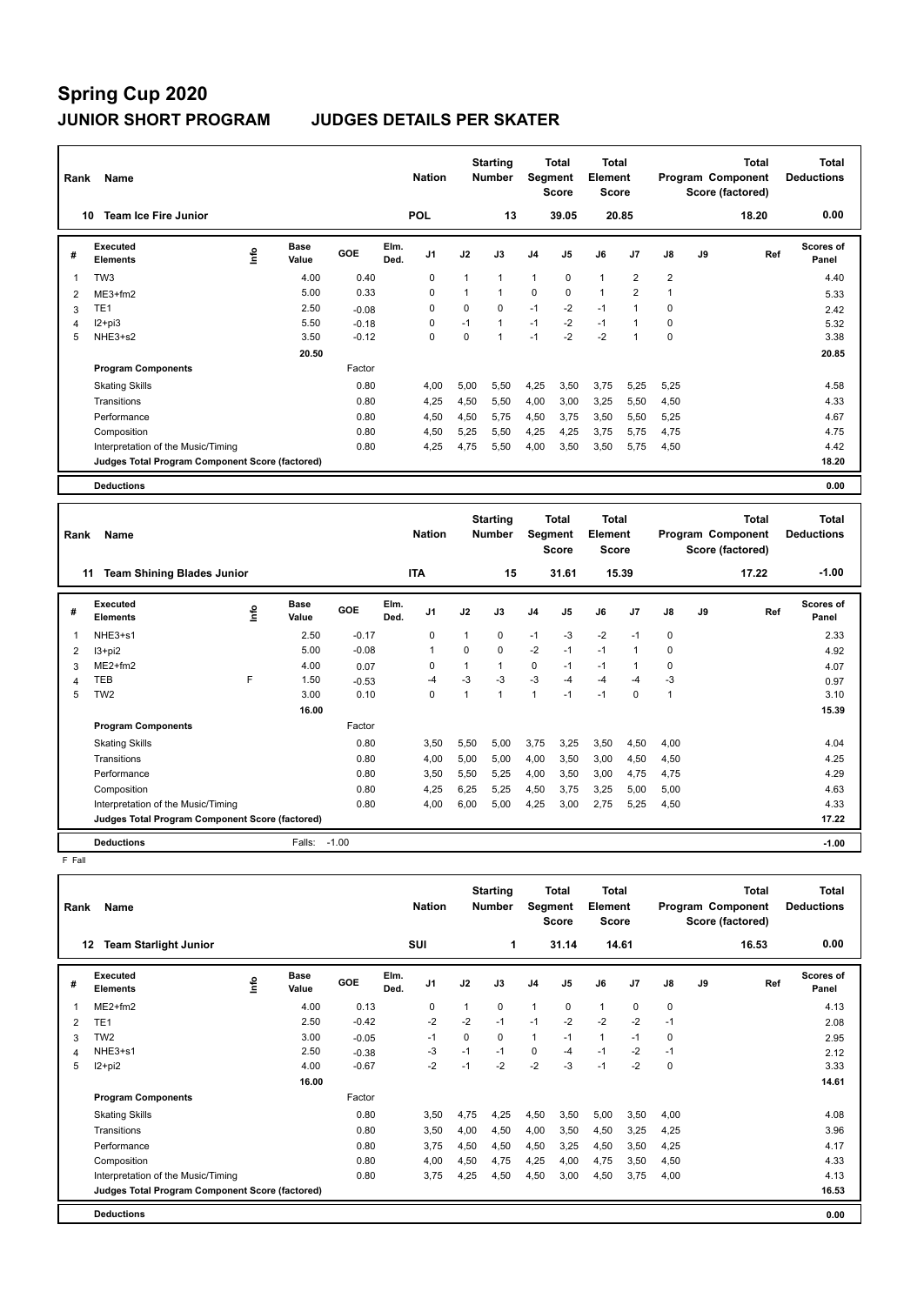| Rank | Name                                            |    |                      |         |              | <b>Nation</b>  |      | <b>Starting</b><br><b>Number</b> | Segment        | Total<br><b>Score</b> | <b>Total</b><br>Element<br><b>Score</b> |             |      |    | <b>Total</b><br>Program Component<br>Score (factored) | <b>Total</b><br><b>Deductions</b> |
|------|-------------------------------------------------|----|----------------------|---------|--------------|----------------|------|----------------------------------|----------------|-----------------------|-----------------------------------------|-------------|------|----|-------------------------------------------------------|-----------------------------------|
|      | <b>Team Berlin Junior</b><br>13                 |    |                      |         |              | <b>GER</b>     |      | 6                                |                | 29.44                 |                                         | 13.99       |      |    | 16.45                                                 | $-1.00$                           |
| #    | <b>Executed</b><br><b>Elements</b>              | ۴ů | <b>Base</b><br>Value | GOE     | Elm.<br>Ded. | J <sub>1</sub> | J2   | J3                               | J <sub>4</sub> | J5                    | J6                                      | J7          | J8   | J9 | Ref                                                   | Scores of<br>Panel                |
| 1    | $ME3+fm2$                                       |    | 5.00                 | 0.33    |              | 0              | 1    | 1                                | 1              | $-1$                  | $\mathbf 0$                             | -1          |      |    |                                                       | 5.33                              |
| 2    | <b>TEB</b>                                      | F  | 1.50                 | $-0.60$ |              | $-4$           | -4   | -3                               | $-4$           | $-5$                  | $-4$                                    | -4          | $-4$ |    |                                                       | 0.90                              |
| 3    | $12+pi1$                                        |    | 2.00                 | $-0.17$ |              | -1             | $-2$ | 0                                | $-1$           | $-2$                  | $-1$                                    | $-1$        | 0    |    |                                                       | 1.83                              |
| 4    | TW4                                             |    | 5.00                 | $-0.50$ |              | $-2$           | $-1$ | $-1$                             | $-1$           | $-2$                  | 0                                       | $\mathbf 0$ | $-1$ |    |                                                       | 4.50                              |
| 5    | NHE3+sB                                         |    | 1.75                 | $-0.32$ |              | $-2$           | $-1$ | $-1$                             | $-2$           | $-3$                  | $-3$                                    | $-2$        | 0    |    |                                                       | 1.43                              |
|      |                                                 |    | 15.25                |         |              |                |      |                                  |                |                       |                                         |             |      |    |                                                       | 13.99                             |
|      | <b>Program Components</b>                       |    |                      | Factor  |              |                |      |                                  |                |                       |                                         |             |      |    |                                                       |                                   |
|      | <b>Skating Skills</b>                           |    |                      | 0.80    |              | 3,75           | 3,50 | 5,50                             | 4,00           | 4,00                  | 4,50                                    | 3,50        | 4,50 |    |                                                       | 4.04                              |
|      | Transitions                                     |    |                      | 0.80    |              | 4,00           | 3,25 | 5,50                             | 4,25           | 4,25                  | 4,25                                    | 3,50        | 4,25 |    |                                                       | 4.08                              |
|      | Performance                                     |    |                      | 0.80    |              | 4,00           | 3,75 | 5,00                             | 4,00           | 3,75                  | 4,25                                    | 3,50        | 4,50 |    |                                                       | 4.04                              |
|      | Composition                                     |    |                      | 0.80    |              | 4,25           | 4,00 | 5,50                             | 4,50           | 4,25                  | 4,25                                    | 3,75        | 5,00 |    |                                                       | 4.38                              |
|      | Interpretation of the Music/Timing              |    |                      | 0.80    |              | 4.00           | 4,00 | 5,75                             | 4,00           | 3,50                  | 4,00                                    | 4,00        | 4,25 |    |                                                       | 4.04                              |
|      | Judges Total Program Component Score (factored) |    |                      |         |              |                |      |                                  |                |                       |                                         |             |      |    |                                                       | 16.45                             |
|      | <b>Deductions</b>                               |    | Falls:               | $-1.00$ |              |                |      |                                  |                |                       |                                         |             |      |    |                                                       | $-1.00$                           |

F Fall

| Rank | Name                                            |    |                      |         |              | <b>Nation</b>                  |             | <b>Starting</b><br><b>Number</b> | Segment        | Total<br>Score | Total<br>Element<br><b>Score</b> |                |          |    | <b>Total</b><br>Program Component<br>Score (factored) | Total<br><b>Deductions</b> |
|------|-------------------------------------------------|----|----------------------|---------|--------------|--------------------------------|-------------|----------------------------------|----------------|----------------|----------------------------------|----------------|----------|----|-------------------------------------------------------|----------------------------|
| 14   | <b>Team Kometa Junior</b>                       |    |                      |         |              | <b>CZE</b>                     |             | 12                               |                | 23.18          |                                  | 12.28          |          |    | 14.40                                                 | $-3.50$                    |
| #    | Executed<br><b>Elements</b>                     | ١m | <b>Base</b><br>Value | GOE     | Elm.<br>Ded. | J <sub>1</sub>                 | J2          | J3                               | J <sub>4</sub> | J <sub>5</sub> | J6                               | J <sub>7</sub> | J8       | J9 | Ref                                                   | <b>Scores of</b><br>Panel  |
|      | <b>TEB</b>                                      | F  | 1.50                 | $-0.48$ |              | -3                             | $-3$        | -4                               | $-3$           | -4             | $-3$                             | $-3$           | $-3$     |    |                                                       | 1.02                       |
| 2    | $12 + pi2$                                      |    | 4.00                 | $-1.00$ |              | $-3$                           | $-2$        | $-3$                             | $-3$           | $-2$           | $-3$                             | $-2$           | $-2$     |    |                                                       | 3.00                       |
| 3    | $ME3+fm2+d3$                                    |    | 5.00                 | $-0.25$ |              | $-1$                           | $\mathbf 0$ | $-1$                             | 0              | $-1$           | $-2$                             | $\mathbf 0$    | $\Omega$ |    |                                                       | 4.75                       |
| 4    | NHE3+s1                                         | F  | 2.50                 | $-0.79$ |              | $-3$                           | $-3$        | -4                               | $-3$           | $-5$           | $-4$                             | $-2$           | $-1$     |    |                                                       | 1.71                       |
| 5    | TW <sub>1</sub>                                 |    | 2.00                 | $-0.20$ |              | $-1$                           | $-1$        | $-1$                             | 0              | $-2$           | $-3$                             | $-1$           | $\Omega$ |    |                                                       | 1.80                       |
|      |                                                 |    | 15.00                |         |              |                                |             |                                  |                |                |                                  |                |          |    |                                                       | 12.28                      |
|      | <b>Program Components</b>                       |    |                      | Factor  |              |                                |             |                                  |                |                |                                  |                |          |    |                                                       |                            |
|      | <b>Skating Skills</b>                           |    |                      | 0.80    |              | 3,25                           | 3.75        | 3.75                             | 3,75           | 3,00           | 3,50                             | 3,75           | 3,75     |    |                                                       | 3.63                       |
|      | Transitions                                     |    |                      | 0.80    |              | 3,50                           | 3,50        | 3.75                             | 3,50           | 2.75           | 3,00                             | 3,50           | 4.25     |    |                                                       | 3.46                       |
|      | Performance                                     |    |                      | 0.80    |              | 3,00                           | 4,00        | 3,75                             | 3,25           | 3,00           | 3,25                             | 3,50           | 4,00     |    |                                                       | 3.46                       |
|      | Composition                                     |    |                      | 0.80    |              | 3.75                           | 4,25        | 4,00                             | 3,75           | 3,25           | 3.50                             | 4.00           | 4.25     |    |                                                       | 3.88                       |
|      | Interpretation of the Music/Timing              |    |                      | 0.80    |              | 3.75                           | 4,25        | 4,00                             | 3,50           | 2,75           | 3.00                             | 3,50           | 3.75     |    |                                                       | 3.58                       |
|      | Judges Total Program Component Score (factored) |    |                      |         |              |                                |             |                                  |                |                |                                  |                |          |    |                                                       | 14.40                      |
|      | <b>Deductions</b>                               |    | Falls:               | $-2.00$ |              | Ice pattern/cov. req. not met: |             |                                  |                | $-1.50$        |                                  |                |          |    |                                                       | $-3.50$                    |

F Fall